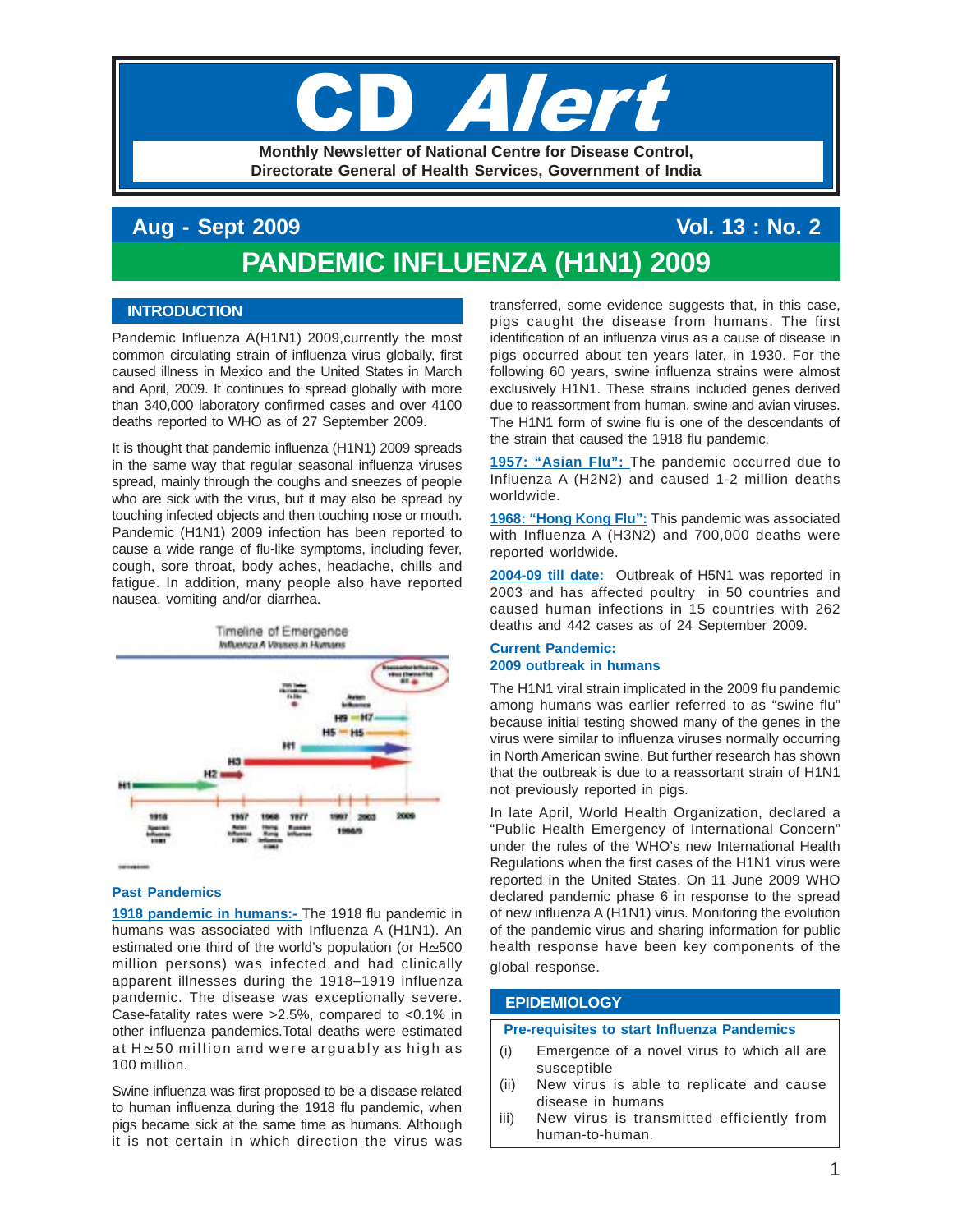**Novel Influenza A (H1N1) Virus:** The 2009 novel A H1N1 virus appears to be of swine origin and contains a unique combination of gene segments that has not been identified in the past. The molecular analysis of the novel H1N1 virus has re-assorted segments from American swine, Eurasian swine, Avian and Human virus. It has not been previously detected in pigs or humans. The present novel virus has shown sensitivity to oseltamivir, but is resistant to both amantadine and rimantadine.

**About the Virus:** It is an enveloped RNA virus and belongs to the family orthomyxoviridae. The size of the virus is 80-200 nm /.08 -0.12 micron in diameter. There are three types of influenza A virus, namely A, B & C. The virus contains two surface antigens H (hemagluttinin) and N (neuraminidase).

**Person-to-person transmission -** Influenza virus is present in respiratory secretions of infected persons. As a result, influenza virus can be transmitted through droplets by sneezing.

**Incubation period -** Although the precise incubation period has not been established for pandemic H1N1 influenza A infection, it could range from one to seven days, and most likely from one to four days.

| <b>Regions</b>                                                 | Cases       | Deaths          |
|----------------------------------------------------------------|-------------|-----------------|
| WHO Regional Office for<br>Africa (AFRO)                       | 8352        | 42              |
| WHO Regional Office for<br>the Americas (AMRO)                 | 137147      | 3020            |
| WHO Regional Office for<br>the Eastern Mediterranean<br>(EMRO) | 12008       | 74              |
| WHO Regional Office for<br>Europe (EURO)                       | Over 56000  | At least<br>176 |
| WHO Regional Office for<br>South-East Asia (SEARO)             | 33594       | 413             |
| WHO Regional Office for<br>the Western Pacific (WPRO)          | 96197       | 383             |
| l Total                                                        | Over 343298 | At Least        |

# **Global Scenario as on 27.09.2009**

# **Indian Scenario as on 29.09.2009**

| Total lab confirmed cases   Death of lab confirmed<br>(Cumulative | cases (Cumulative |  |  |
|-------------------------------------------------------------------|-------------------|--|--|
| 10036                                                             | 308               |  |  |

- The first case in India was reported on 15th May 2009 from Hyderabad
- First death in India was reported on 6th July 2009 from Pune

# **SURVIVAL OF THE INFLUENZA VIRUS**

The Pandemic H1N1 influenza virus can survive on different items for different periods. The virus can survive on hard and nonporous surfaces for 24-48 Hours. On plastic & stainless steel, it is recoverable upto 24 hours and can be transferred to hands up to 24 hours. On

cloth, paper and tissue, the virus is recoverable for 8-12 hours and transferable to hands up to 15 minutes. The virus can survive at humidity of 35-40% and a temperature of 28 $\mathrm{^0C}$  (82 $\mathrm{^0F}$ ).

# **CLINICAL MANIFESTATIONS**

The clinical presentations of the H1N1 influenza A pandemic are fever, cough, sore throat, malaise, and headache; vomiting and diarrhoea.

**Children -** Young children are less likely to have the usual influenza signs and symptoms such as fever and cough. Infants may present with fever and lethargy, and may not have cough or other respiratory symptoms. Symptoms of severe disease in infants and young children may include apnoea, tachypnoea, dyspnoea, cyanosis, dehydration, altered mental status, and extreme irritability.

**High Risk Groups-** These risk groups include:

- Children younger than 5 years old;
- Adults 65 years of age and older;
- Chronic pulmonary condition (including asthma), cardiovascular (except hypertension), renal, hepatic, hematological (including sickle cell disease), neurologic, neuromuscular, or metabolic disorders (including diabetes mellitus);
- Immunosuppression, including that caused by medications or by HIV;
- Pregnant women;
- Residents of nursing homes and other chronic-care facilities;
- Obesity.

# **CASE DEFINITION OF PANDEMIC INFLUENZA IN HUMANS**

**A suspected case** of the Pandemic Influenza A H1N1 virus infection is defined as a person with acute febrile respiratory illness (reported or documented fever, and one of the following: cough, sore throat, shortness of breath, difficulty in breathing or chest pains) with onset:

- within 7 days of close contact with a person who is a probable or confirmed case of the new influenza A (H1N1) virus infection, or
- within 7 days of travel to a community internationally where there has been one or more confirmed Pandemic influenza A (H1N1) cases, or
- resides in a community where there are one or more confirmed new influenza cases.

**A Probable case** of Pandemic Influenza A (H1N1) 2009 virus infection is defined as an individual with an influenza test that is positive for influenza A, but is unsubtypable by reagents used to detect seasonal influenza virus infection;

#### OR

An individual with a clinically compatible illness or who died of an unexplained acute respiratory illness who is considered to be epidemiologically linked to a probable or confirmed case.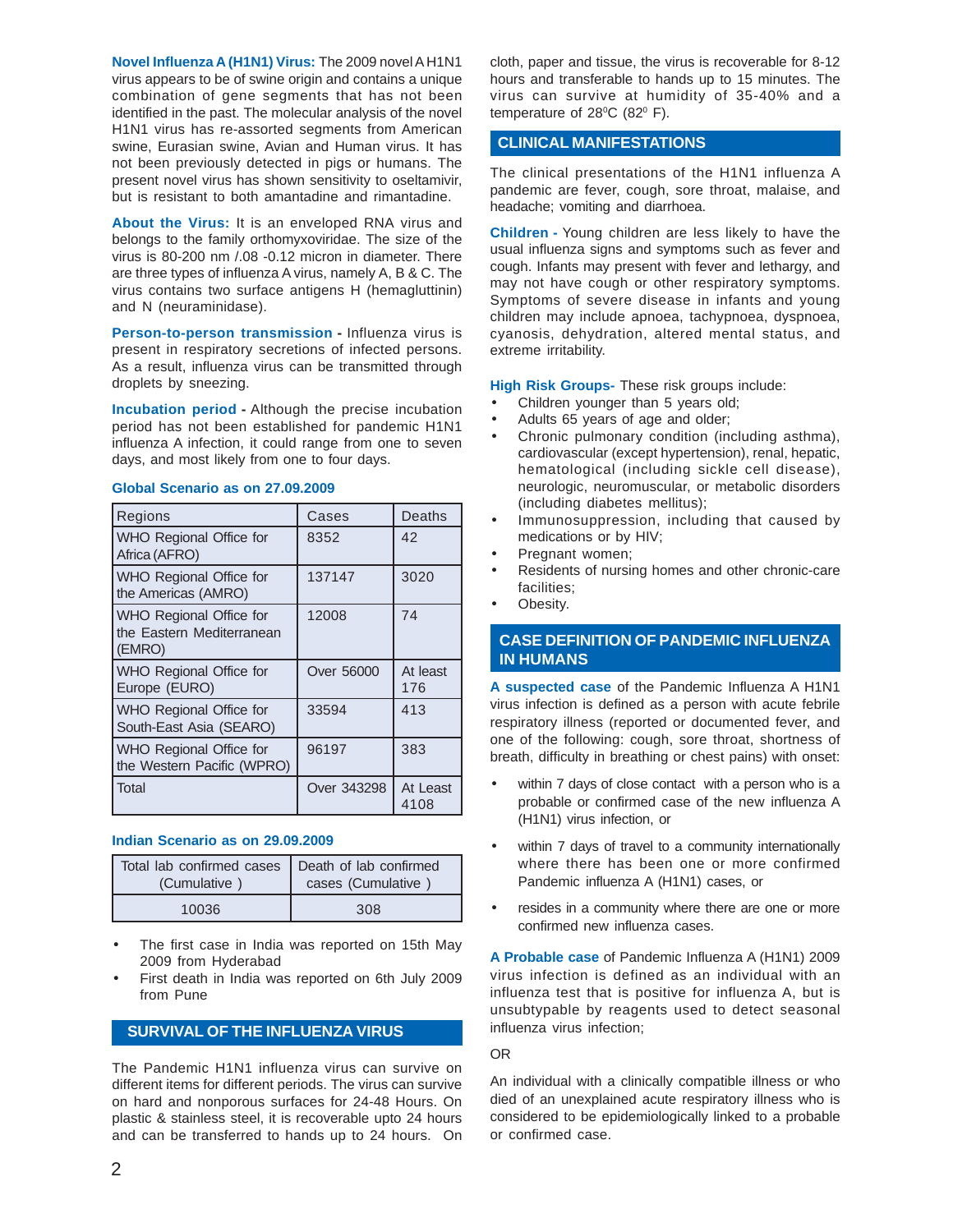**A Confirmed case** of Pandemic Influenza A (H1N1) virus infection is defined as an individual with laboratory confirmed new influenza A (H1N1) virus infection by one or more of the following:

- real-time RT-PCR,
- viral culture
- four-fold rise in new influenza A(H1N1) virus-specific neutralizing antibodies.

#### **Treatment/ Chemoprophylaxis of Influenza A H1N1**

#### **Table 1. Recommended Treatment Dosage of Oseltamivir**

| <b>Body</b><br>Weight<br>(kg)                                          | <b>Body</b><br>Weight<br>(lbs) | Age<br>(years)                          | Dose<br>for<br>5Days |                                                                                    | # Bottles<br>of Oral<br>Suspension<br>Needed for<br>the 5 Day<br>Regimen                                                                                          | # of<br>Capsules<br>Needed<br>for the<br>5Day<br>Regimen |  |
|------------------------------------------------------------------------|--------------------------------|-----------------------------------------|----------------------|------------------------------------------------------------------------------------|-------------------------------------------------------------------------------------------------------------------------------------------------------------------|----------------------------------------------------------|--|
| $<$ 15                                                                 | < 33                           | $1 - 2$                                 | 30 mg twice daily    |                                                                                    | $\mathbf{1}$                                                                                                                                                      | 10 capsules<br>$(30 \text{ mg})$                         |  |
| $> 15 - 23$                                                            | $> 33 - 51$                    | $3 - 5$                                 | 45 mg twice daily    |                                                                                    | $\overline{2}$                                                                                                                                                    | 10 capsules<br>$(45 \text{ mg})$                         |  |
| $> 23-40$                                                              | $> 51 - 88$                    | $6-9$                                   | 60 mg twice daily    |                                                                                    | $\overline{2}$                                                                                                                                                    | 20 capsules<br>$(30 \text{ mg})$                         |  |
| >40                                                                    | >88                            | $10-12$                                 | 75 mg twice daily    |                                                                                    | 3                                                                                                                                                                 | 10 capsules<br>$(75 \text{ mg})$                         |  |
|                                                                        | Body Weight (kg)               | Dose by Age                             |                      |                                                                                    | Recommended Treatment Dose for 5 Days<br>(Dose in volume is based on the concentration<br>(12 mg/mL) of commercially manufactured<br>Oseltamivir Oral Suspension) |                                                          |  |
| Dosing for<br>infants<br>younger than<br>1 year not based<br>on weight |                                | < 3 months<br>3-5 months<br>6-11 months |                      | 12 mg (1 mL) twice daily<br>20 mg (1.6 mL) twice daily<br>25 mg (2 mL) twice daily |                                                                                                                                                                   |                                                          |  |

#### **Recommended Prophylaxis Dosage of Oseltamivir**

| <b>Body</b><br>Weight<br>(kg)                         | <b>Body</b><br>Weight<br>(lbs) | Age<br>(years)            | Dose<br>for<br>5 Days                                  |                                                                                                                                                                   | # Bottles<br>of Oral<br>Suspension<br>Needed for<br>the 5 Day<br>Regimen | # of<br>Capsules<br>Needed<br>for the<br>5Dav<br>Regimen |  |
|-------------------------------------------------------|--------------------------------|---------------------------|--------------------------------------------------------|-------------------------------------------------------------------------------------------------------------------------------------------------------------------|--------------------------------------------------------------------------|----------------------------------------------------------|--|
| $<$ 15                                                | $<$ 33                         | $1-2$                     | 30 mgonce daily                                        |                                                                                                                                                                   | 1                                                                        | 10 capsules<br>$(30 \text{ mg})$                         |  |
| $> 15 - 23$                                           | $> 33 - 51$                    | $3 - 5$                   | 45 mgonce daily                                        |                                                                                                                                                                   | $\overline{2}$                                                           | 10 capsules<br>$(45 \text{ mg})$                         |  |
| $> 23-40$                                             | $> 51-88$                      | $6 - 9$                   | 60 mgonce daily                                        |                                                                                                                                                                   | $\overline{2}$                                                           | 20 capsules<br>$(30 \text{ mg})$                         |  |
| >40                                                   | >88                            | $10 - 12$                 | 75 mgonce daily                                        |                                                                                                                                                                   | 3                                                                        | 10 capsules<br>$(75 \text{ mg})$                         |  |
| Body Weight (kg)                                      |                                | Dose by Age               |                                                        | Recommended Treatment Dose for 5 Days<br>(Dose in volume is based on the concentration<br>(12 mg/mL) of commercially manufactured<br>Oseltamivir Oral Suspension) |                                                                          |                                                          |  |
| $<$ 3 months<br>Dosing for<br>infants<br>younger than |                                |                           | Not recommended unless<br>situation<br>judged critical |                                                                                                                                                                   |                                                                          |                                                          |  |
| 1 year<br>not based on<br>weight                      |                                | 3-5 months<br>6-11 months | 25 mg (2 mL) once daily                                |                                                                                                                                                                   | 20 mg (1.6 mL) once daily                                                |                                                          |  |

# **OSELTAMIVIR / ZANAMIVIR**

Treatment with oseltamivir or zanamivir is recommended for all people with suspected or confirmed influenza who require hospitalization. Treatment with zanamivir or oseltamivir should be initiated as soon as possible after the onset of symptoms. Benefits from antiviral treatment are maximal when treatment is started within 48 hours of illness onset. The recommended duration of treatment is five days. However, hospitalized patients with severe infection might require longer treatment course.

# **CONTAINMENT STRATEGIES OF MOHFW (GOI)**

- Early detection, investigation and containment of cases of influenza A H1N1
- Training and equipping manpower to investigate and contain number of cases
- Strengthening of health care infrastructure
- Stockpiling of antiviral drugs, PPE, N-95 and triple layer mask & Oseltamivir
- Preparation of guidelines and standard operating procedures (SOPs) and IEC material
- Management of cases
- Increasing Awareness
- Lab Network for Influenza A H1N1 Surveillance o 22 under Government sector
	- o 21 under private sector
- Contact Tracing
- Drug Resistance Monitoring
- Enhanced Surveillance

# **BROAD GUIDELINES FOR SCHOOLS AND EDUCATIONAL INSTITUTIONS**

- 1. Schools are advised to avoid any large gathering of students during the course of the day in the school. This would reduce the possibility of the spread of the infection, if any, to a much larger number of students who would be in close contact with each other in such a gathering.
- 2. It should be made mandatory by the school authorities that all class teachers should begin their class with active screening of each student in the class so as to detect any student who is having symptoms of flu (mild fever with cough/ sore throat with or without body ache, headache, diarrhea and vomiting). If such student is detected, he/she should be referred immediately to the medical facility of the school. He/ She should be further advised to stay at home for 7 days and observe strict discipline of home isolation. The onus of observance of discipline of isolation henceforth is shifted to the parents and school authorities should accordingly write a letter to the parent. The parents should also be advised to keep other wards at home, in case they are found to be having flu like symptoms. There should be constant self-monitoring and if symptoms deteriorate, it should be reported to health authorities immediately.
- 3. Students, teachers and other employees working in schools/educational institutions are advised to stay at home if they develop flu like symptoms. They should consult the medical doctor and take treatment as advised including home isolation and drugs for treatment of the symptoms.
- 4. Students, teachers and other employees working in schools/educational institutions are advised to continue to stay at home for at least 7 days if they are advised by the doctor to take Oseltamivir treatment and they should observe home isolation. There should be constant self-monitoring and if symptoms deteriorate, it should be reported to health authorities, immediately.
- 5. School authorities should not insist on production of medical certificate from such absentees.
- 6. Students, teachers and other employees working in schools/educational institutions are advised to wash their hands frequently with soap and water.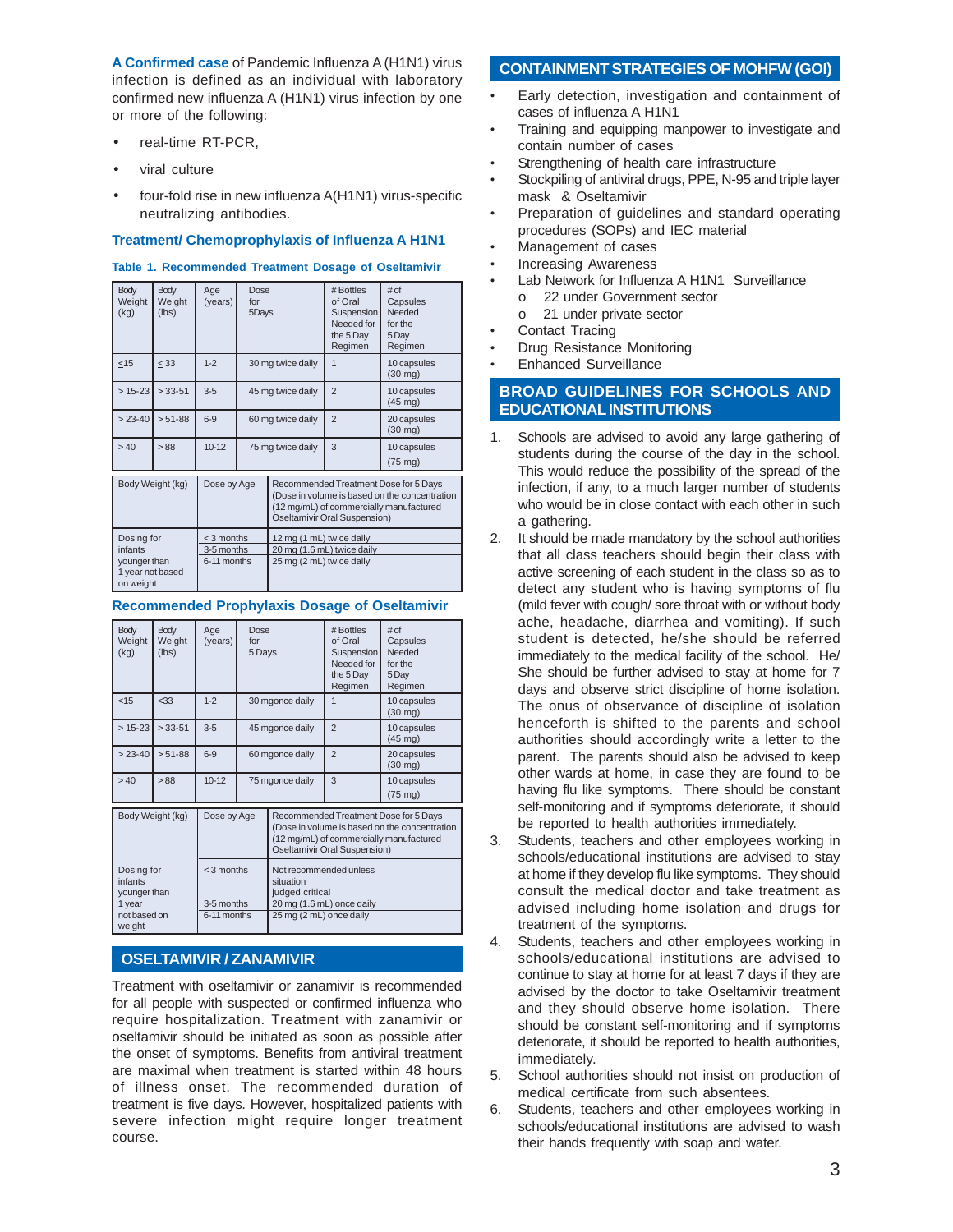- 7. Students, teachers and other employees working in schools/educational institutions are advised to observe strict cough / sneeze etiquette i.e. using tissue while sneezing and coughing. The tissue paper so used should be kept in a separate plastic bag, so that it can be disposed of safely.
- 8. All the schools / educational institutions should observe regular cleaning of the area with cleaner they ordinarily use so that all the droplets and shredding from any unnoticed mildly infected students / employees are taken care of.
- 9. Closure of schools has not been recommended by Centre for Disease Control, Atlanta, USA. Its value in prevention of spread of disease within school is outweighed by the possibility of community spread, which is more likely because the children will play and mix with public in various places and at social gathering and there will be nobody to advise them or prevent such incidents. On the other hand, in schools there will be a teacher who will be able to detect their symptoms everyday at the earliest. However, school authorities have to use their own judgement for any type of temporary closure in the event of wide spread H1N1 influenza in school.
- 10. In case of students staying in hostels, the school authority should monitor the health status of students as well as the other ancillary staff in the hostel on regular basis.
- 11. In case there are suspected cases in the hostel, the authorised local medical authority should be called for examination of all students and school authority should not close the hostel/ send the students back to their home.
- 12. School should discourage excursion of the students to the affected countries.
- 13. However, if students go on tour to the affected countries, they should be thoroughly examined on return by medical doctor before permitting attendance in the class. If there is one suspect case of H1N1 then the whole group should be kept under isolation at home and their health status regularly watched.
- 14. All the schools should display and circulate "DO'S AND DON'TS" for H1N1 infection and frequently asked questions (FAQ) to the students.

# **GUIDELINES FOR SAMPLE COLLECTION AND HANDLING OF HUMAN CLINICAL SAMPLES FOR LABORATORY DIAGNOSIS OF H1N1 INFLUENZA**

**Whom to test —** Testing for pandemic H1N1 influenza A should be considered in individuals with an acute febrile respiratory illness (a measured temperature of 100ºF or higher and recent onset of at least one of the following: rhinorrhea, nasal congestion, sore throat, or cough).

# **Priority for testing should be given to:**

- Those who require hospitalization and
- Those who are at high risk for severe complications

To establish the diagnosis of pandemic H1N1 influenza A, an upper respiratory sample (nasopharyngeal swab, nasal swab, throat swab, combined oropharyngeal/ nasopharyngeal swab, or nasal aspirate) should be collected. In intubated patients, an endotracheal aspirate should also be obtained.

Specimens should be placed in viral transport media and placed on ice (4ºC) or refrigerated immediately for transportation to the laboratory. Once the samples arrive in the laboratory, they should be stored either in a refrigerator at 4ºC or in a -70ºC freezer. If a -70ºC freezer is not available, they should be kept refrigerated, preferably for  $\leq$ 1 week.

#### **When to Collect Respiratory Specimens?**

Sample should be collected as soon as possible after symptoms begin, before antiviral medications are administered. Multiple specimens on multiple days could be collected if you have access to patient.

#### **General Biosafety Measures**

All biosafety measures should be followed and samples should be taken only after wearing full compliment of PPE. After collection of samples, PPE should be disposed off as waste properly as per guidelines.

# **RECOMMENDED TESTS**

The recommended test to confirm the diagnosis of pandemic H1N1 influenza A virus is real-time reverse transcriptase (RT-PCR) in designated laboratories. The laboratory has to have BSL2 facility and one needs to follow BSL3 precautions while performing tests.

Virus isolation should be carried out only by those laboratories which have BSL3 facility.

# **GUIDELINES FOR SCREENING CENTRES AND ISOLATION FACILITIES IN HOSPITALS**

All hospitals identified to screen and admit patients with influenza H1N1 should conform to these guidelines. Identified hospitals would have a separate screening area to screen outdoor patients and an isolation facility to admit those requiring indoor treatment. For clarity, these guidelines are in six parts: (i) Generic Guidelines (ii) Guidelines for pre hospital care (iii) Guidelines for the screening centre (iv) Guidelines for isolation facility and (v) Guidelines for critical care (vi) Mortuary care.

# **(i) Generic guidance**

- Standard Precautions to be followed at all patient care areas: hand hygiene, Gloves and use of personal protective equipment (PPE) to avoid direct contact with patient's blood, body fluids, secretions and non-intact skin, prevention of needle stick/sharp injury and cleaning and disinfection of the environment and equipment.
- Droplet precautions to be followed when caring for patients with influenza A H1N1 (masks, respirators and eye shield) in isolation facilities.
- Airborne and Contact Precautions should complement Standard Precautions while managing case of Pandemic influenza A H1N1 in critical care facilities.
- Hospitals should follow the hospital waste management protocols as per the hospital waste management rules.
- Dead body should be handled using full cover of PPE.

#### **(ii) Guidelines for Pre Hospital Care**

All identified hospitals to have advanced life support ambulance.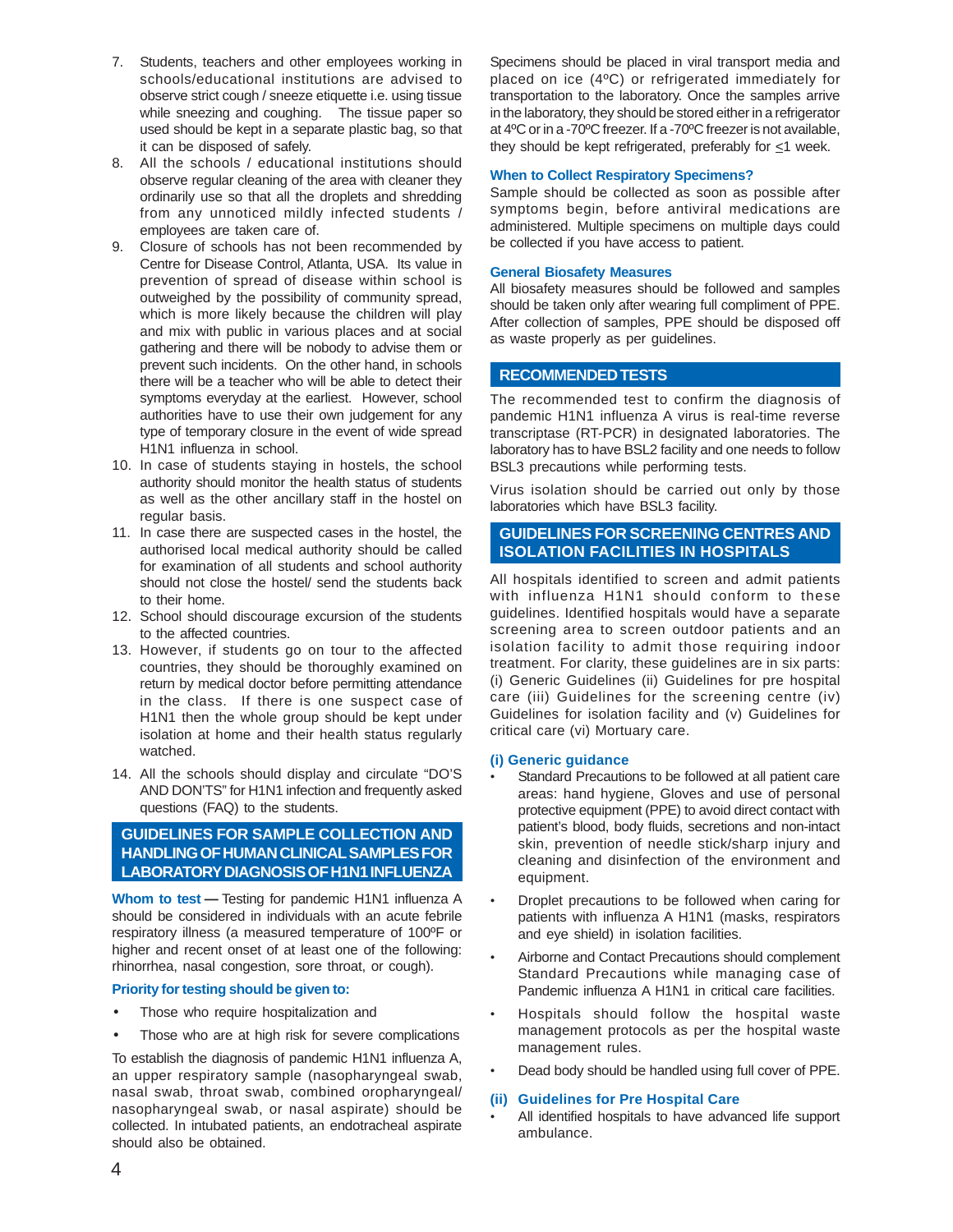- Designated paramedic and driver for the ambulance.
- The ambulance staff should follow standard precautions while handling the patient and airborne precautions if aerosol generating procedures are done.
- Triple layer surgical masks should be available and worn during transport.
- As far as possible the movements should be restricted.
- During transport, optimize the vehicle's ventilation to increase the volume of air exchange (e.g. opening the windows). When possible, use vehicles that have separate driver and patient compartments.
- Aerosol generating procedures to be avoided to the extent possible.
- Disinfect the ambulance after shifting patient.
- Notify the receiving facility as soon as possible.

# **(iii) Guidelines for setting up Screening Centre**

#### **Purpose of the Screening Centre is to:**

- Attend to patients of influenza like illness in a separate area so as to avoid these patients further infecting other patients in Out Patient Department.
- Facilitate implementing standard and droplet precautions.
- Triage the patients.
- Collect samples.

# **The screening area should have:**

- A waiting area of about 2000 sq feet to accommodate 50-100 patients.
- Preferably stand alone building with separate entry.
- Well ventilated to ensure frequent air changes. If airconditioned, then independent from central air conditioning. Exhaust air to be filtered through HEPA filter (desirable).
- Patient's seating to have at least one meter clearance on all sides. Avoid overcrowding of patients.
- Will have cabins for registration, clinical examination chambers, sample collection rooms and drug distribution centre.
- The waiting area should be adequately cleaned and disinfected.
- Source control (e.g. use of tissues, handkerchiefs, piece of cloth or triple layer surgical masks to cover nose and mouth) of the patient in the waiting room when coughing or sneezing, and hand hygiene after contact with respiratory secretions.
- Facility for hand wash. / Wash rooms etc.

# **(iv) Guidelines for setting up isolation facility/ ward**

- Patients should be housed in single rooms, whenever possible.
- However, if sufficient single rooms are not available, beds could be put with a spatial separation of at least 1 meter (3 feet) from one another.
- To create a 10 bed facility, a minimum space of 2000 sq feet area clearly segregated from other patientcare areas is required.
- There should be double door entry with changing room and nursing station. Enough PPE should be available in the changing room with waste disposal bins to collect used PPEs.
- Place a puncture-proof container for sharps disposal inside the isolation room/area.
- Keep the patient's personal belongings to a minimum. Keep water pitchers and cups, tissue wipes, and all items necessary for attending to personal hygiene within the patient's reach.
- Non-critical patient-care equipment (e.g. stethoscope, thermometer, blood pressure cuff, and sphygmomanometer) should be dedicated to the patient, if possible. Any patient-care equipment that is required for use by other patients should be thoroughly cleaned and disinfected before use.
- Dedicated hand washes and wash room facilities.
- If room is air-conditioned, ensure 12 air changes/ hour and filtering of exhaust air. A negative pressure in isolation rooms is desirable for patients requiring aerosolization procedures (intubation, suction nebulisation). These rooms may have stand alone air-conditioning. These areas should not be a part of the central air-conditioning.
- If air-conditioning is not available negative pressure could also be created through putting up 3-4 exhaust fans driving air out of the room.
- In district hospital, where there is sufficient space, natural ventilation may be followed. Such isolation facility should have large windows on opposite walls of the room allowing a natural unidirectional flow and air changes. The principle of natural ventilation is to allow and enhance the flow of outdoor air by natural forces such as wind and thermal buoyancy forces from one opening to another to achieve the desirable air change per hour.
- Avoid sharing of equipment, but if unavoidable, ensure that reusable equipment is appropriately disinfected between patients.
- Ensure regular cleaning and proper disinfection of common areas, and adequate hand hygiene by patients, visitors and care givers.
- Visitors to the isolation facility should be restricted. For unavoidable entries, they should use PPE according to the hospital guidance, and should be instructed on its proper use and in hand hygiene practices prior to entry into the isolation room/area.
- Doctors, nurses and paramedics posted to isolation facility need to be dedicated and not allowed to work in other patient-care areas.
- Consider having designated portable X-ray equipment.
- Corridors with frequent patient transport should be well-ventilated.
- All health staff involved in patient care should be well trained in the use of PPE.
- A telephone or other method of communication should be set up in the isolation room/area to enable patients or family members/visitors to communicate with nurses.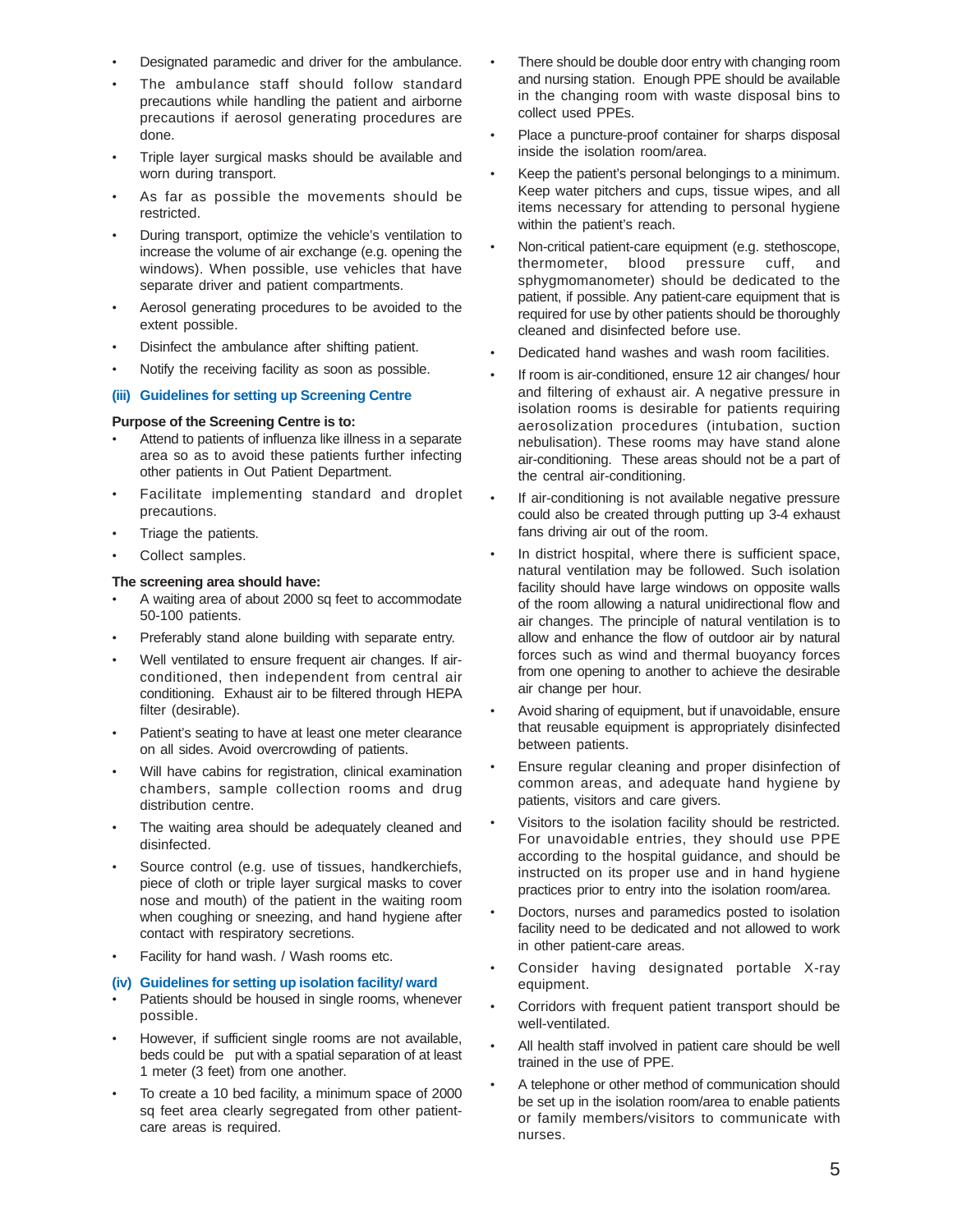#### **(v) Guidelines for Critical Care facility**

- At least one identified hospital may have a 10 bed dedicated intensive care facility at state capital.
- The critical care facility is required to follow all the guidelines as mentioned above for infection control.
- Also more than or equal to 12 air changes and maintain negative pressure of 40 psi.
- Should have dedicated equipments. It should also have additional equipments to ventilate at least 10 patients manually.
- A telephone or other method of communication should be set up in the isolation room/area to enable patients or family members/visitors to communicate with nurses inside the facility.
- Would have an information board outside to update relatives on the clinical status.

#### **(vi) Mortuary care**

- Mortuary staff should apply standard precautions i.e. perform proper hand hygiene and use appropriate PPE (use of gown, gloves, facial protection if there is a risk of splashes from patient's body fluids/ secretions onto staff's body and face).
- Embalming, if required should be conducted according to usual procedures, subject to local regulations/legislation.
- Hygienic preparation of the deceased (e.g. cleaning of body, tidying of hair, etc) also may be done using standard precautions.

# **GUIDELINES FOR THE USE OF MASKS**

#### **Types of mask: Specification for Triple Layer Surgical Mask and N-95 Respirator Mask**

| Item                                       | Specification                                                                                                                                                                                                                                                                                                            |
|--------------------------------------------|--------------------------------------------------------------------------------------------------------------------------------------------------------------------------------------------------------------------------------------------------------------------------------------------------------------------------|
| <b>Triple</b><br>Layer<br>Surgical<br>Mask | Tie on Mask of Non-woven.<br>Hypoallergenic 3 ply construction<br>with filter in between offering >99<br>percent standard with 4 tie strings                                                                                                                                                                             |
| $N-95$<br>Respirator<br>Mask               | Filter efficiency of 95 % or more<br>against particulate aerosols. The mask<br>should be provided with expiration valve.<br>It should be disposable & to be able to<br>fit for wide range of face sizes. It should<br>accompany with certification from<br>NIOSH or any other internationally<br>accepted certification. |

# **The correct procedure of wearing triple layer surgical mask:**

- Unfold the pleats, make sure that they are facing down.
- Place over nose, mouth and chin.
- Fit flexible nose piece over nose bridge.
- Secure with tie strings (upper string to be tied on top of head above the ears –lower string at the back of the neck).
- Ensure there are no gaps on either side of the mask, adjust to fit.
- Do not let the mask hanging from the neck.
- Change the mask after six hours or as soon as they become wet.
- Disposable masks are never to be reused and should be disposed off.
- While removing the mask great care must be taken not to touch the potentially infected outer surface of the mask
- To remove mask first untie the tie-string below and then the tie string above and handle the mask using the upper strings.

**Disposal of used masks:** Used mask should be considered as potentially infected medical waste:

- In the hospital setting it should be disposed off in the identified infectious waste disposal bag/container.
- In community settings where medical waste management protocol cannot be practiced, it may be disposed off either by burning or deep burial.
- During home care, patients and contacts using triple layer mask should first disinfect used mask with ordinary bleach solution or sodium hypochlorite solution and/or quaternary ammonium household disinfectant and then dispose off either by burning or deep burial.

# **MANAGEMENT OF SUSPECTED PATIENTS OF INFLUENZA A H1N1**

In order to prevent and contain outbreak of Influenza A H1N1 virus for screening, testing and isolation following guidelines (issued by the Govt. of India) are to be followed:

At first, all individuals seeking consultations for flu like symptoms should be screened at designted healthcare facilities or examined by a doctor and these will be categorized as under:

#### **Category- A:**

- Patients with **mild fever plus cough / sore throat** with or without body ache, headache, diarrhoea and vomiting will be categorised as Category-A. They **do not require** Oseltamivir and should be treated for the symptoms mentioned above. The patients should be monitored for their progress and reassessed at 24 to 48 hours by the doctor.
- **No testing of the patient for H1N1 is required.**
- Patients should confine themselves at home and avoid mixing up with public and high risk members in the family.

#### **Category-B:**

- In addition to all the signs and symptoms mentioned under Category-A, if the patient has high grade fever and severe sore throat, he/she may require home isolation and Oseltamivir;
- In addition to all the signs and symptoms mentioned under Category-A, individuals having one or more of the following high risk conditions shall be treated with Oseltamivir:
	- Children less than 5 years old;
	- Pregnant women;
	- Persons aged 65 years or older;
- Patients with lung diseases, heart disease, liver disease, kidney disease, blood disorders, diabetes, neurological disorders, cancer and HIV/ AIDS;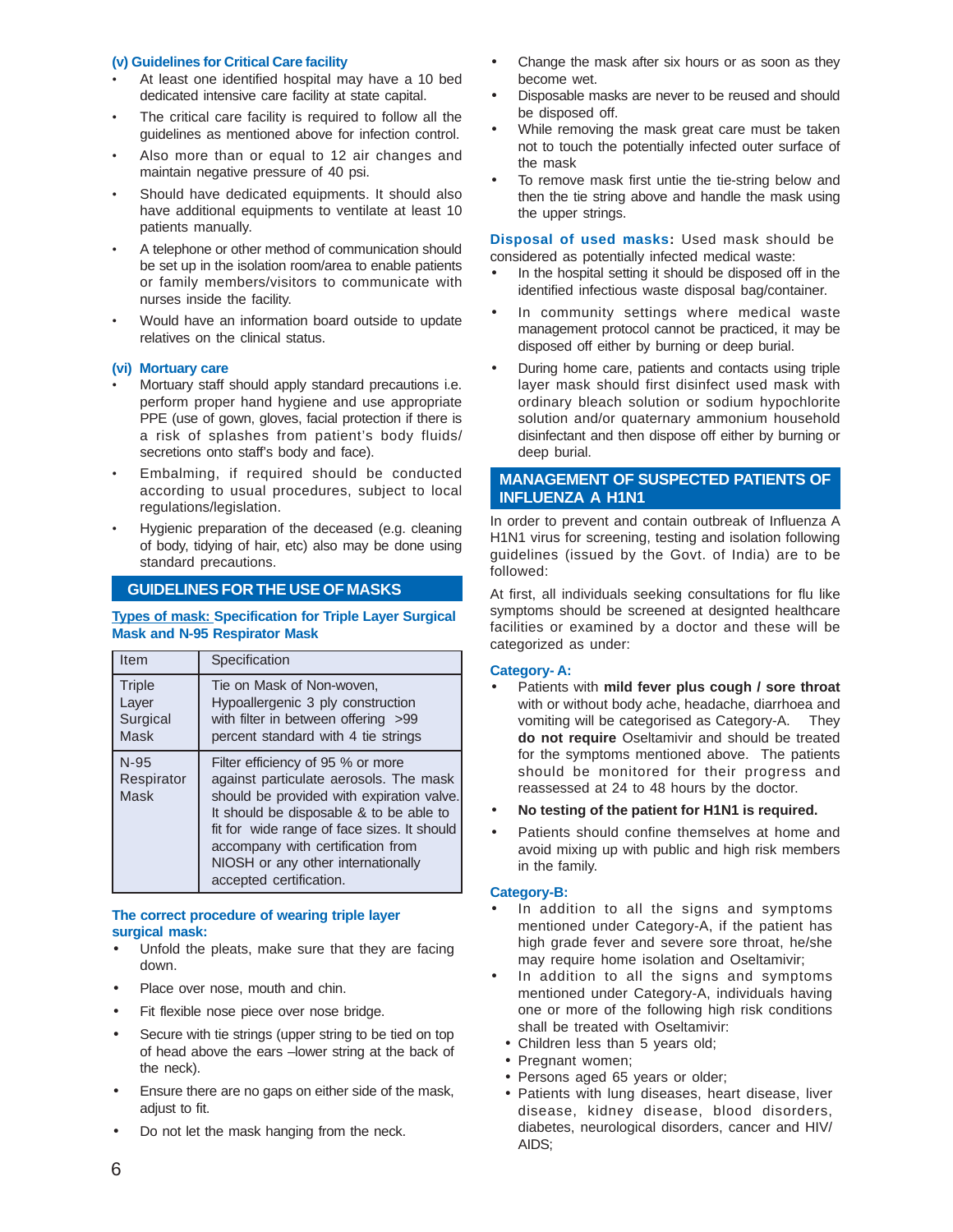- Patients on long term cortisone therapy.
- **No tests for H1N1 are required for Category-B (i) and (ii).**
- All patients of Category-B (i) and (ii) should confine themselves at home and avoid mixing with public and high risk members in the family.

# **Category-C:**

- In addition to the above signs and symptoms of Category-A and B, if the patient has one or more of the following:
- Breathlessness, chest pain, drowsiness, fall in blood pressure, sputum mixed with blood, bluish discolouration of nails;
- Irritability among small children, refusal to accept feed;
- Worsening of underlying chronic conditions.
- All these patients mentioned above in Category-C require testing, immediate hospitalization and treatment including Oseltamivir.

#### **Home Care treatment for Influenza A H1N1**

People with novel H1N1 flu, who are cared for at home, should:

- Check with their health care provider about any special care they might need if they are pregnant or have a health condition such as diabetes, heart disease, asthma, or emphysema.
- Check with their health care provider about whether they should take antiviral medications.
- Keep away from others as much as possible. This is to keep from making others sick. Do not go to work or school while ill.
- Stay home for at least 24 hours after fever subsides, except to seek medical care or for other necessities. (Fever should subside without the use of a fever-reducing medicine).
- Get plenty of rest.
- Drink clear fluids (such as water, broth, sports drinks, electrolyte beverages for infants) to keep from being dehydrated.
- Cover coughs and sneezes. Clean hands with soap and water or an alcohol-based hand rub often, especially after using tissues and after coughing or sneezing into hands.
- Wear a facemask  $-$  if available and tolerable  $$ when sharing common spaces with other household members to help prevent spreading the virus to others. This is especially important if other household members are at high risk for complications from influenza.
- Be watchful for emergency warning signs that might indicate need to seek medical attention

# **INFLUENZA A H1N1 VACCINE**

Pandemic vaccines have their greatest impact as a preventive strategy when administered before or near the peak incidence of cases in an outbreak. Regulatory authorities have licensed pandemic vaccines in Australia, China and the United States of America, soon to be followed by Japan and several countries in Europe. The Government of India has taken the initiative to fasttrack the indigenous production of the H1N1 vaccine in the country.

The seasonal flu vaccine is not expected to protect against the 2009 H1N1 flu. It has been recommended that certain groups of the population receive the 2009 H1N1 vaccine when it first becomes available. These target groups include pregnant women, people who live with or care for children younger than 6 months of age, healthcare and emergency medical services personnel, persons between the ages of 6 months and 24 years old, and people ages of 25 through 64 years of age who are at higher risk for 2009 H1N1 because of chronic health disorders or compromised immune systems. The U.S. Food and Drug Administration (FDA) has approved the use of one dose of 2009 H1N1 flu vaccine for persons 10 years of age and older and two doses for children 9 years of age and younger.

| Name of Centre                                                                                                                       | Email/Phone /Fax No.                                                                                                                                                                                                                           |
|--------------------------------------------------------------------------------------------------------------------------------------|------------------------------------------------------------------------------------------------------------------------------------------------------------------------------------------------------------------------------------------------|
| Sanjay Gandhi<br>Postgraduate Institute<br>of Medical Sciences,<br>Raebareli Road,<br>Lucknow-226014<br>(SGPGI, Lucknow)             | director@sgpgi.ac.in<br>+91-522-2668004 to 2668008<br>Fax: +91-522-2668071 to 2668078<br>0522-2668100<br>tndhole@gmail.com (9415025675)<br>8mishra8@indiatimes.com (9415792525)<br>Swatisexena.mbt@gmail.com(9758686990)                       |
| Indira Gandhi Medical<br>College,<br>Shimla-171001<br>(IGMC, Shimla)                                                                 | bvs48rpgmc@yahoo.com<br>09418470678; Fax: 01772656671)<br>tgaurav10@yahoo.com (094181-68601)<br>Fax: 0177-2656671)<br>surenderkashyap@hotmail.co<br>01777-2804251, 2808011,<br>2805502; 9418470678<br>Fax: 0177-2658339                        |
| National Institute of<br>Mental Health & Neuro<br>Sciences, P.B. No.2900,<br>Hosur Road,<br>Bangalore-560029<br>(NIMHANS, Bangalore) | dnn@nimhans kr.nic.in<br>091-080-26995001/5002,26564140,<br>26561811, 26565822<br>Fax: 091-080-26564830<br>vivusravi@gmail.com<br>09343602246 Fax: 080-26995126<br>vmahesh_55@gmail.com (9341971700)<br>anshushrivastav@gmail.com (9886806044) |
| JIPMER, Dhnavantri<br>Nagar, Gorimedu,<br>Pondicheery-605006                                                                         | Subbarao_kvsk@rediffmail.com<br>0413-2272067<br>Fax: 0413-2272066<br>sujathasistla@gmail.com (9894058062)<br>Carolyne.basile@yahoo.com (9940809807)                                                                                            |
| Haffekine's Institute.<br>Haffkins Bio-Pharma<br>Company Ltd., Acharya<br>Dorde Marg, Parel,<br>Mumbai-400012                        | abhaychoudhary@yahoo.com<br>9821209050 Fax: 022-24150826<br>patilamita123@yahoo.com (9820962214)<br>sandeepanm@gmail.com (9819064649)                                                                                                          |
| CRI, Kasauli-273204                                                                                                                  | drkrmani@yahoo.com<br>sandeepchakravarty@y.mail.com<br>09816389145<br>01792-272059, 272060<br>Fax: 01792-272049, 272016<br>sandeepchakravarty@ymail.com<br>09816389145 Fax: 01792-272016<br>san_156@rediffmail.com (09816838860)               |
| IPM PH Lab & F (H)<br>Administration,<br>Narayanguda,<br>Hyderabad-500029<br>(IPM, Hyderabad)                                        | diripm@yahoo.co.in<br>Fax: 040-27567894<br>yojana.d@gmail.com<br>040-27568167<br>9490796377                                                                                                                                                    |
| B.J. Medical College,<br>Asarwa,<br>Ahmedabad-380016<br>(Gujarat)<br>(BJMC, Ahmedabad)                                               | nidhiksood@yahoo.co.in (9429069369)<br>Fax: 079-22684170<br>9377436610; Fax: 079-22684170                                                                                                                                                      |
| Kasturba Medical College,<br>Manipal University,<br>Manipal,, Karnataka<br>(KMC, Manipal)                                            | sripathi.rao@manipal.edu<br>0820-2570062<br>arunviro@gmail.com<br>09845584163 Fax: 0820-2570062                                                                                                                                                |
| National Centre for<br>Disease Control, 22,<br>Shamnath Marg, Delhi-54                                                               | Shashi.Khare@hotmail.com,<br>aimcnicd@gmail.com<br>Telefax: 011-23912836                                                                                                                                                                       |

# **LIST OF INSTITUTIONS UNDER AI LAB NETWORK**